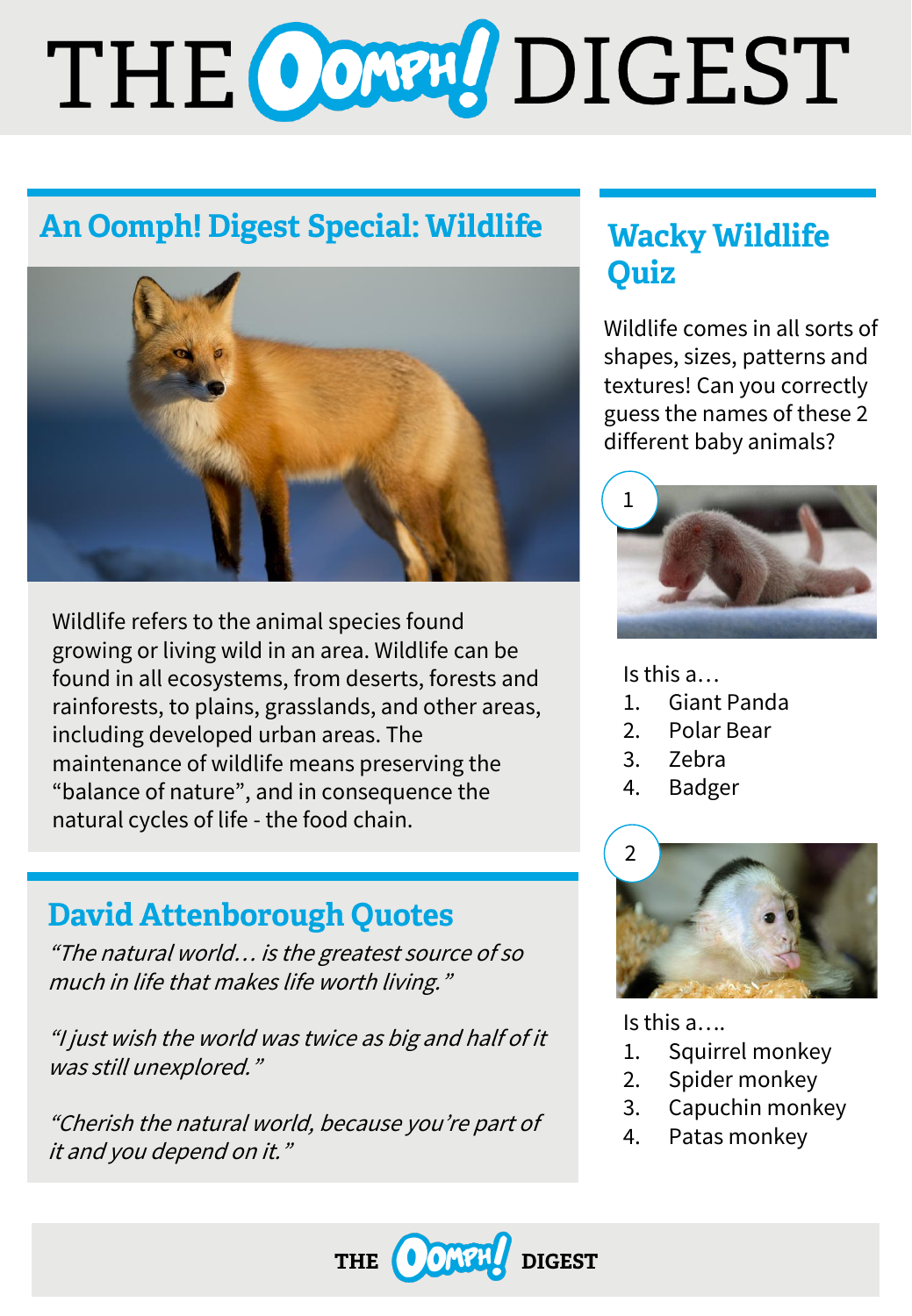## **Safari Spotlight: African Wildlife**



You can take a safari in a number of different ways, including walking safaris, hiking safaris and game drives, where you experience the safari in a vehicle. Fantastic safari spots include the Serengeti in Tanzania, which is one of the famous national parks in the world. It spans thousands of kilometers where animals hunt freely. Other safari spaces include Maasai Mara National Reserve in

Kenya and Kruger National Park in South Africa.

Now, answer a few of these questions…

- How does this picture make you feel?
- Have you ever been on safari in Africa? If not, would you like to?
- How many African animals can you think of beyond the ones shown?

### **Deep in the Forest**

Forest dwelling animals are absolutely fascinating… Did you know that orangutans are the heaviest tree-dwelling animal? They spend most of their lives swinging through the canopies and need vast stretches of forest to find enough food and mates. Meanwhile, the red panda uses its long bushy tail not only for balance, but also as a blanket during chilly winter nights – amazing!